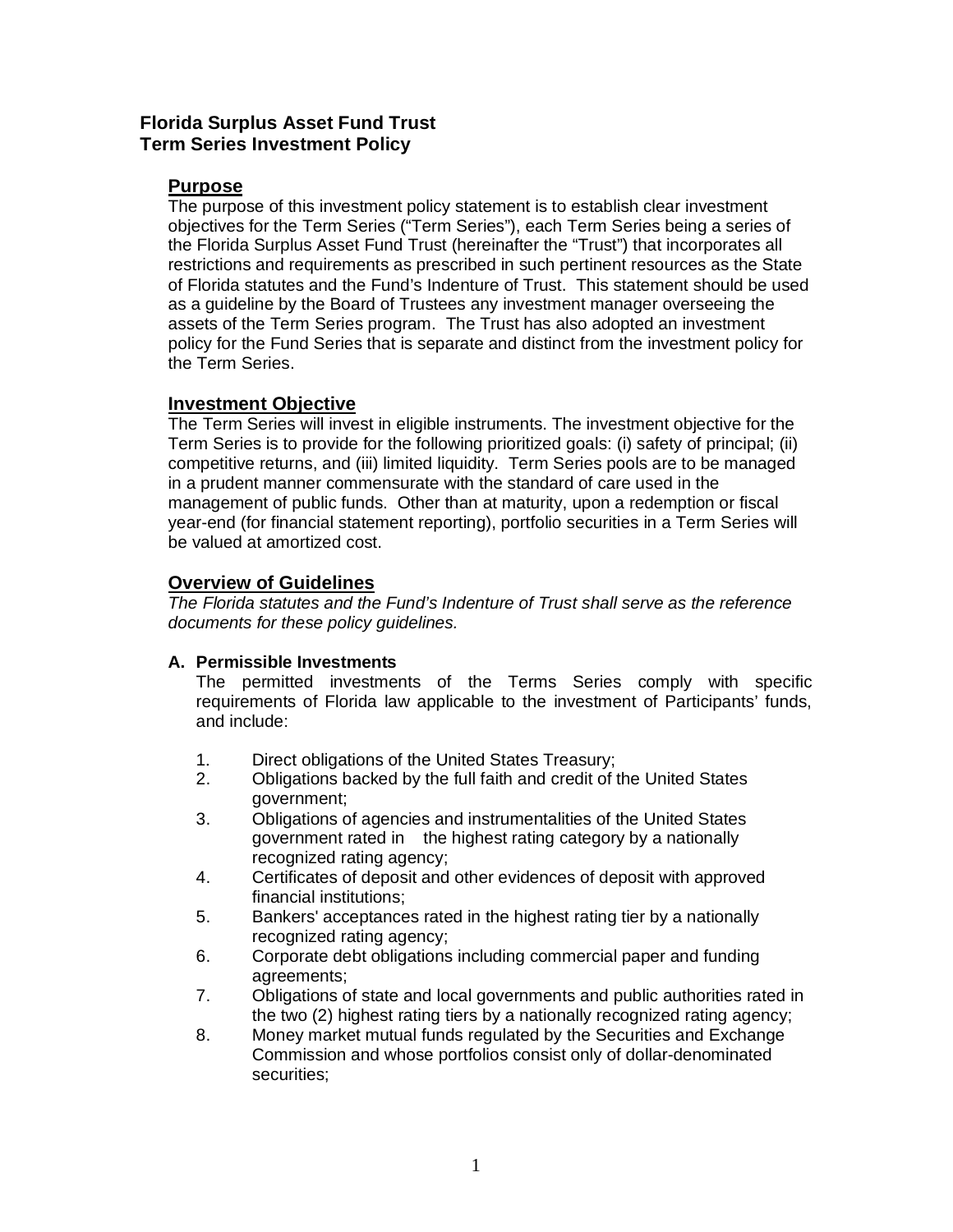- 9. Repurchase agreements whose underlying purchased securities consist only of the instruments listed in categories 1 through 8 above; and
- 10. Without limiting the foregoing, any investments authorized under Section 218.415(16), Fla. Stat.

# **B. Ratings Requirements**

- Term Series may purchase corporate obligations if rated in the three highest rating tiers by a nationally recognized rating agency.
- The Term Series may utilize the credit rating of the issuer for unsecured general corporation obligations.

## **C. Diversification**

- � Individual investments purchased by the Term Series will likely exceed 5% of the total assets of the Term Series. Additionally, issuer concentration will likely exceed 5% in a specific Term Series. Thus, Term Series pools may have limited diversification and present a concentration risk.
- Term Series pools may be relatively small in total size.

### **D. Depositories**

� Bank deposits will be limited to those issued by institutions approved in the one of the Fund's Secured Deposit Lists (one for FDIC insured products and one for collateralized deposits).

### **E. Maturity Constraints and Liquidity**

- � Term Series pools and investments will have a maximum of three years to final maturity.
- � Term Series pools will be designed to be held to maturity. Therefore, individual investments within a Term Series may have limited liquidity. Certain assets in a Term Series such as a guaranteed investment contract do not allow for an early redemption and must be held until maturity.

### **F. Investment Restrictions**

The Term Series:

(a) may not make any investment other than investments authorized by the Indenture of Trust and the Permitted Investments List, as the same may be amended from time to time:

(b) may not borrow money or incur indebtedness whether or not the proceeds thereof are intended to be used to purchase Permitted Investments, except as a temporary measure to facilitate withdrawal requests which might otherwise require unscheduled dispositions of portfolio investments and only as and to the extent permitted by Law;

(c) may not make loans, provided that the Term Series may make Permitted Investments (which may include securities lending);

(d) may not hold or provide for the custody of any Term Series Property in a manner not authorized by Law or by any institution or Person not authorized by Law; and